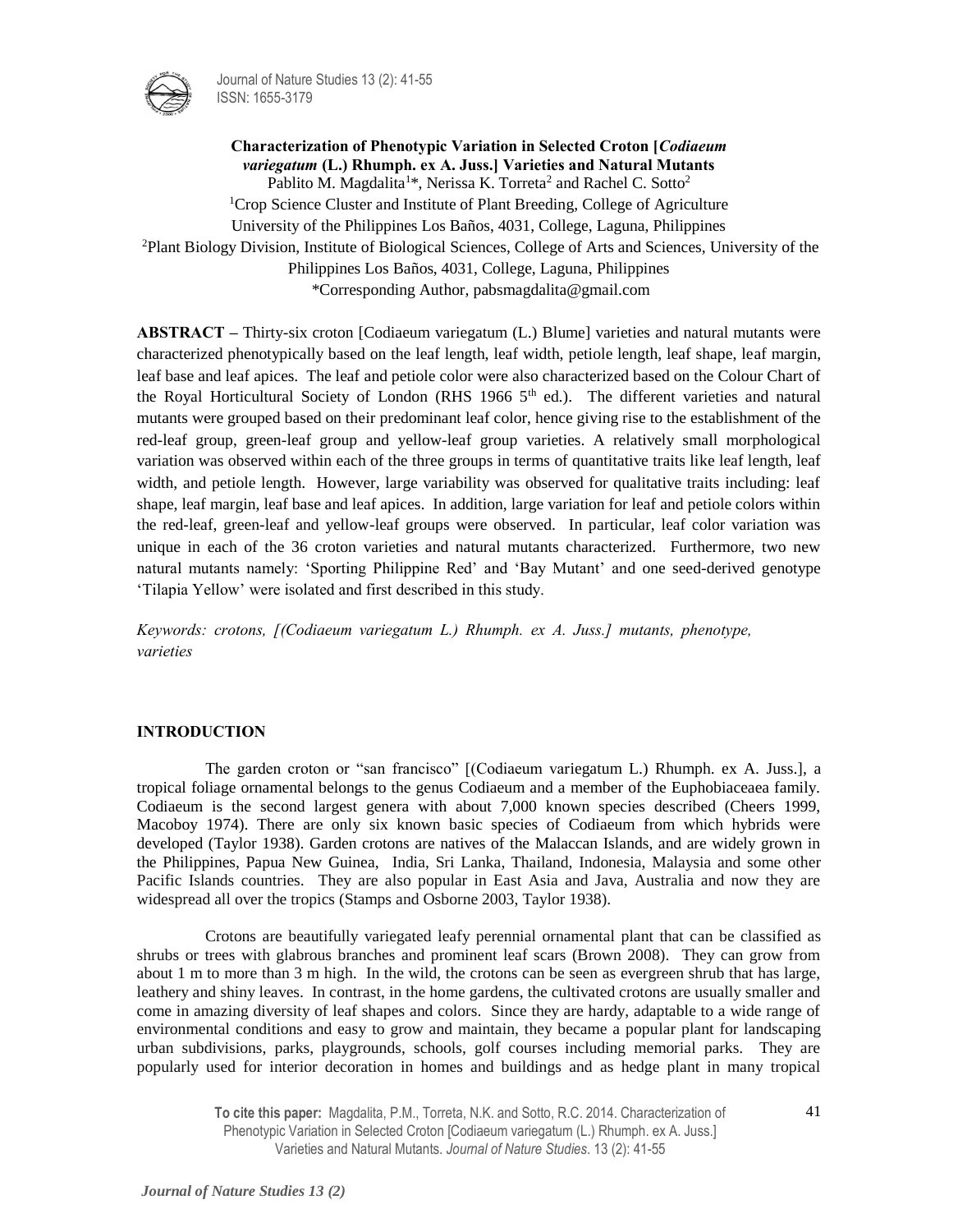gardens. In addition, they are used as potted ornamental plants and sold in garden shops as gifts for any occasion and as souvenir for special occasions (Gilman, 1999).

The leaf of crotons is probably green in its original natural state, but in cultivated forms, it has striking variegations and also streaked, blotched or banded with different colors when grown in appropriate light conditions (Ogunwenmo et al., 2007). This makes croton one of the most interesting ornamentals. However, it has a flexible response to various light conditions. When grown at different light intensities and growing conditions, it shows different leaf colors. The shaded leaves are more greenish than those exposed to full sun. The mosaic pattern on the leaves may also be influenced by light intensity (Supaporn et al., 2000).

The interesting leaf color differences in crotons leads to the evolution of several hundred varieties that were bred and selected for their beautiful foliage. These varieties evolved as sport mutants that are different from the parent plant. In addition, some cultivars came from seeds of naturally seedproducing cultivars (Magdalita 2011). While there are several named varieties, only some have been characterized. In addition, many natural mutants that produce a lot of color variations and leaf patterns have been isolated, but these selections have not been characterized. Hence, there is a need to characterize the existing phenotypic variation for better understanding of the variety and as a prerequisite for varietal development, selection and mass propagation. This study aimed to characterize the leaf and petiole color variations of the selected croton varieties and natural mutants based on the Colour Chart of the Royal Horticultural Society of London (RHS 1966, 5th ed.).

# **MATERIALS AND METHODS**

*Collection and identification of samples.* The different cultivars and natural mutants of crotons collected from different places including: Los Baños and Bay, Laguna, Indang, Cavite, Lucban, Quezon, Boac, Marinduque, Calapan, Oriental Mindoro, San Jose, Batangas and Del Gallego, Camarines Sur. They were grown at the Crop Science Cluster (CSC) and Institute of Plant Breeding (IPB), College of Agriculture, (CA) University of the Philippines, Los Baños (UPLB), Laguna. They were planted under full sun in the ornamental breeding block and utilized for phenotypic characterization. The different varieties were identified based from the compiled checklist of croton cultivars in the book entitled, "A Codiaeum Encyclopedia Crotons of the World" by Frank B. Brown (2008) and the pamphlet entitled, "Ornamental Plants of the Philippines" by Benito S. Vergara (2007). They were given the standard cultural management requirements for crotons.

*Characterization of leaf morphology.* Thirty-six croton cultivars and natural mutants belonging to three different groups, ie. 14 red-leaf, 9 green-leaf and 13 yellow-leaf groups were characterized. Five leaf samples each were taken from five plants giving a total of 25 leaf samples for each cultivar were characterized for morphology and the measurement for leaf length, leaf width and petiole length were gathered. Similar leaf sampling was conducted for croton by Mollick and Yamasaki (2012). Leaf length was taken from the base of the leaf to the tip of the leaf, while leaf width was measured on the widest middle portion of the leaf. The petiole length was measured from the petiole base to the leaf base. The leaf characteristics described were: leaf shape, leaf base, leaf margin and leaf apices. These characteristics were determined based from the books entitled, "Vascular Plant Systematics" by Alfred E. Radford (1974), "Taxonomy of Flowering Plants" by C. L. Porter (1959) and "Plant Systematics" by S.B. Jones, Jr. and A.E. Luchsinger (1986). These references were used as guides in determining the different leaf characteristics.

*Description of leaf and petiole color variations.* The leaf color variation of the 36 selected croton varieties and natural mutants was determined through the use of the Colour Chart of the Royal Horticultural Society (RHS) of London (RHS 2007 5th ed.) fifth edition. This colour chart contains 202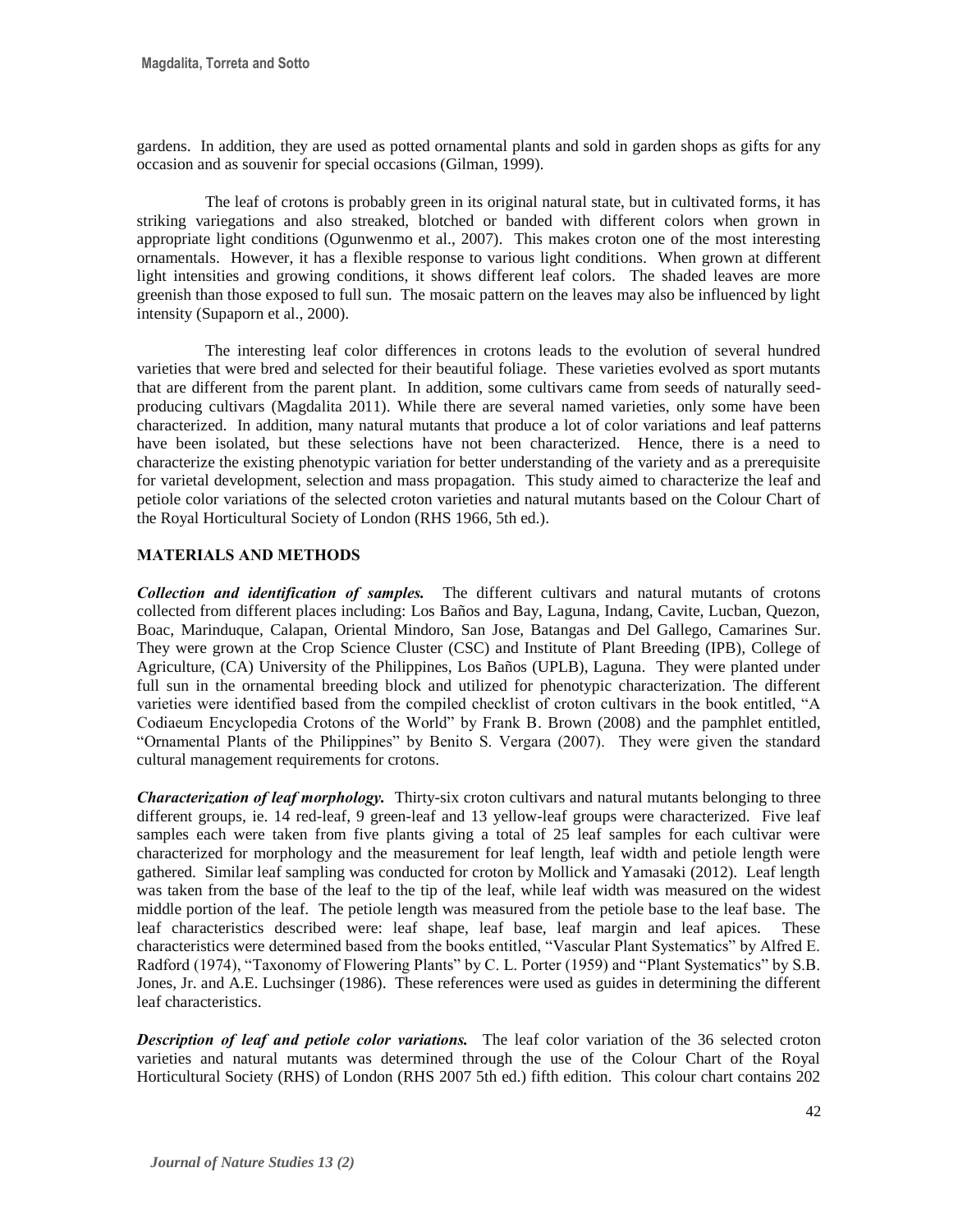**Characterization of Phenotypic Variation in Selected Croton [Codiaeum variegatum (L.) Rhumph. ex A. Juss.] Varieties and Natural Mutants.**

numbered hues, printed as 4 lightnesses each, named A, B, C and D, for a total of 808 colors identified, e.g., as RHCC 7 B, which is a combination of yellow and green. The leaf color was taken from a total of 25 leaf samples (5 leaves per plant, 3 mature and 2 young leaves) for each cultivar (5 plants per cultivar was used) that were carefully matched with the color chart and the corresponding color hue was identified, and further matched with the color coordinate to determine the description of the actual color. In addition, the adaxial surface of the young and the old leaves was further characterized for color variations. The establishment of the three groups of crotons like the red-, green- and yellow- leaf group was based on visual observation, that both mature and young leaves in each cultivar have about 80-90% of either the red, green or yellow colors.

*Documentation.* In this study, phytography was used to document the descriptive terminology of plants and their component parts for the purpose of providing an accurate and complete vocabulary for description and identification. Phytographic studies provide the researcher with a vocabulary for use in intelligent communication about plants, help in the understanding of the use of relative terms; and help any person observe plants more critically and describe them more precisely (Radford et al., 1974). The whole plant of each variety and the adaxial and abdaxial leaf surfaces of the leaves were photographed using a digital camera.

*Statistical analysis.* The average or mean and the standard error for the data on leaf length, leaf width and petiole length of all leaf samples for each variety and natural mutant were computed. The data were presented in the form of a bar graph. The data for color were described qualitatively based from the Colour Chart of the Royal Horticultural Society of London (RHS 1966 5th ed.) and were also presented in tabular form.

# **RESULTS AND DISCUSSION**

**Red-leaf croton group.** The different croton varieties and natural mutants belonging to the predominantly red-leaf group exhibited distinct phenotypic differences in leaf colors like varying shades of red to maroon. Based on leaf measurements, the different red-leaf croton cultivars and natural mutants displayed marked differences in terms of leaf length, leaf width and petiole length (Figure 1). This result has some agreement to the previous report that croton cultivars show significant phenotypic variation for leaf quantitative parameters (Mollick et al., 2011). For instance, 'Queen Victoria' had the longest leaf followed by 'Joana Goldfinger', with an average of 26.5 cm and 22.5 cm, respectively. 'Queen Victoria' also had the longest leaf petiole of about 8.0 cm. For leaf width, the cultivar 'Excellent' had the widest leaf measuring 9.8 cm. The variety 'Picasso's Paint Brush' had the shortest petiole and narrowest leaf, hence it was named after the paint brush.

The red-leaf croton group also showed different characteristics based on leaf shape, base, margin and apex (Table 1). Based on the leaf margin, the variety 'Undulatum' showed undulate leaf margin, hence the name "undulatum", while the rest of the varieties have an entire leaf margin. In addition, the variety 'Grubell' showed a linear-interrupted leaf shape.

The leaf base, margin, and apex of the different red-leaf croton cultivars and natural mutants differed considerably (Table 1). The same observation was reported for 29 croton cultivars characterized in Okinawa Island, Japan (Mollick and Yamasaki, 2012). These red-leaf croton cultivars had cuneate, attenuate and acute leaf bases. In addition, the leaf shape of the different varieties and natural mutants displayed distinctive characteristics of striking beauty and form. For example, the varieties 'Undulatum', 'Queen Victoria' and 'Bay Mutant' have lanceolate leaves, while 'Philippine Red' and 'Mrs. Robertson' have ovate leaves. 'Candy Cane' has also ovate leaves but twisted. 'LM Rutherford and 'Excellent' have trilobe leaves, but 'Picasso's Paint Brush' has "needle-like" or "paint brush-like" leaves.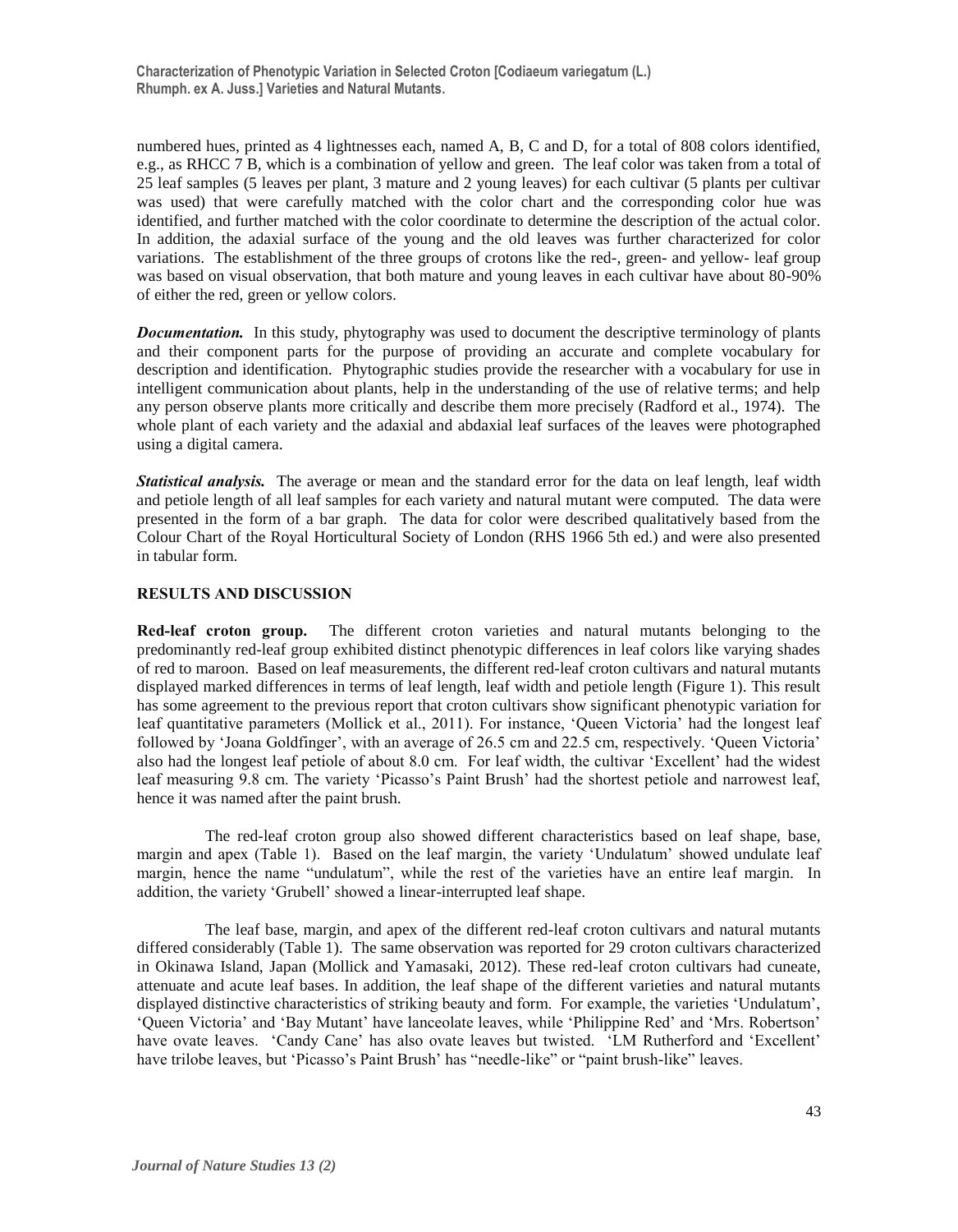

Figure 1. Leaf measurements (cm) of the different red-leaf colored croton cultivars and natural mutants.

| <b>Varieties and Natural</b>  | <b>Leaf Characteristics</b> |             |          |               |  |  |
|-------------------------------|-----------------------------|-------------|----------|---------------|--|--|
| <b>Mutants</b>                | Shape                       | <b>Base</b> | Margin   | <b>Apices</b> |  |  |
|                               |                             |             |          |               |  |  |
| 'Undulatum'                   | lanceolate                  | cuneate     | undulate | caudate       |  |  |
| 'Grubell'                     | linear-interrupted          | cuneate     | entire   | mucronate     |  |  |
| 'Queen Victoria'              | lanceolate                  | cuneate     | entire   | acuminate     |  |  |
| 'Candy Cane'                  | ovate - twisted             | cuneate     | entire   | mucronate     |  |  |
| 'Joana Goldinger'             | linear                      | attenuate   | entire   | acute         |  |  |
| 'LM Rutherford'               | trilobe                     | rounded     | entire   | acute         |  |  |
| 'Cabbage Red'                 | elliptic                    | rounded     | entire   | obtuse        |  |  |
| 'Curly Boy' or 'Ric Lantican' | linear - twisted            | attenuate   | entire   | mucronate     |  |  |
| 'Thai Hybrid'                 | obtuse-twisted              | cuneate     | entire   | mucronate     |  |  |
| Picassos Paint Brush'         | narrow needle-like          | truncate    | entire   | acute         |  |  |
| 'Philippine Red'              | ovate                       | acute       | entire   | acute         |  |  |
| 'Bay Mutant'                  | lanceolate                  | acute       | entire   | cuspidate     |  |  |
| 'Excellent'                   | trilobe                     | attenuate   | entire   | acuminate     |  |  |
| 'Mrs. Robertson'              | ovate                       | attenuate   | entire   | acute         |  |  |

Table 1. Leaf characteristics of the different red-colored croton varieties and natural mutants.

The leaf base of the red-leaf cultivars and natural mutants also varied considerably. For example, the varieties 'Undulatum', 'Grubell', 'Queen Victoria', 'Candy Cane' and 'Thai Hybrid' have cuneate leaf base while 'Joana Goldinger', 'Ric Lantican' or 'Curly Boy', 'Excellent' and 'Mrs. Robertson' have attenuate leaf base. 'LM Rutherford' and 'Cabbage Red' have rounded leaf base, while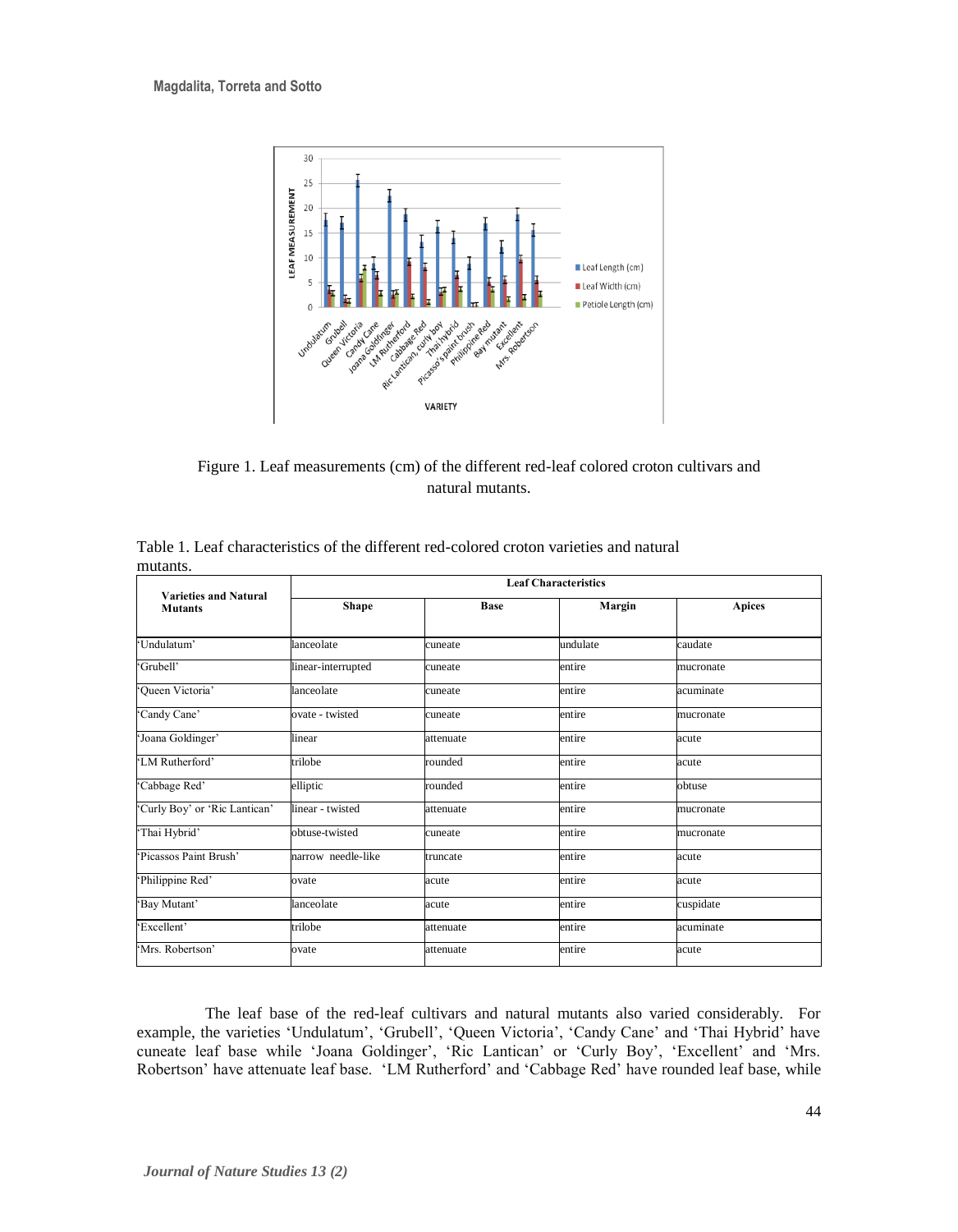**Characterization of Phenotypic Variation in Selected Croton [Codiaeum variegatum (L.) Rhumph. ex A. Juss.] Varieties and Natural Mutants.**

'Philippine Red' and 'Bay Mutant' have acute leaf base. Only one variety, 'Picasso's Paint Brush' has a truncate leaf base (Figure 2).



Figure 2. Growth habit , leaf morphology and the different leaf color variations of Codiaeum variegatum var. 'Undulatum' (A1&A2), 'Grubell' (B1&B2), 'Queen Victoria' (C1&C2), 'Candy Cane' (D1&D2), 'Joana Goldfinger' (E1&E2), 'LM Rutherford' (F1&F2), 'Cabbage Red' (G1&G2), 'Curly Boy or Ric Lantican' (H1&H2), 'Thai Hybrid' (I1&I2), 'Picasso's Paint Brush' (J1&J2), ' Philippine Red' (K1&K2), 'Bay Mutant' (L1&L2), 'Excellent' (M1&M2) and 'Mrs. Robertson' (N1&N2).

In terms of leaf apices, 'Ric Lantican' or 'Curly Boy', 'Thai Hybrid', 'Grubell' and 'Candy Cane' had a mucronate apex. 'Queen Victoria' and 'Excellent' had acuminate leaf apices while 'Joana Goldinger' and 'LM Rutherford' had acute leaf apices. The 'Undulatum', 'Cabbage Red' and 'Bay Mutant', respectively have caudate, obtuse and cuspidate leaf apex.

The leaf color varies considerably in the different varieties, and this is the most striking aspect on its beauty, hence the name variegatum was given to the name of this species. This striking phenotypic diversity for leaf color has been attributed to somatic mutation in the plant caused by the presence of transportable elements like the Ty1-copia retrotransposon (Mollick et al., 2011). Transportable elements or mobile gene units of the genome have been reported as a mechanism for somatic mutation in many plant species (Wessler, 1988; Chapparo et al., 1995). In addition, this is the most difficult to characterize because the color variations are greatly pronounced in each of the varieties. Characterization of leaf color in 44 varieties to establish genetic relationship was done using amplified fragment length polymorphism (AFLP) markers (Deng et al., 2010). In the present study, the color variation of the different red-leaf croton cultivars were characterized and shown in Table 2.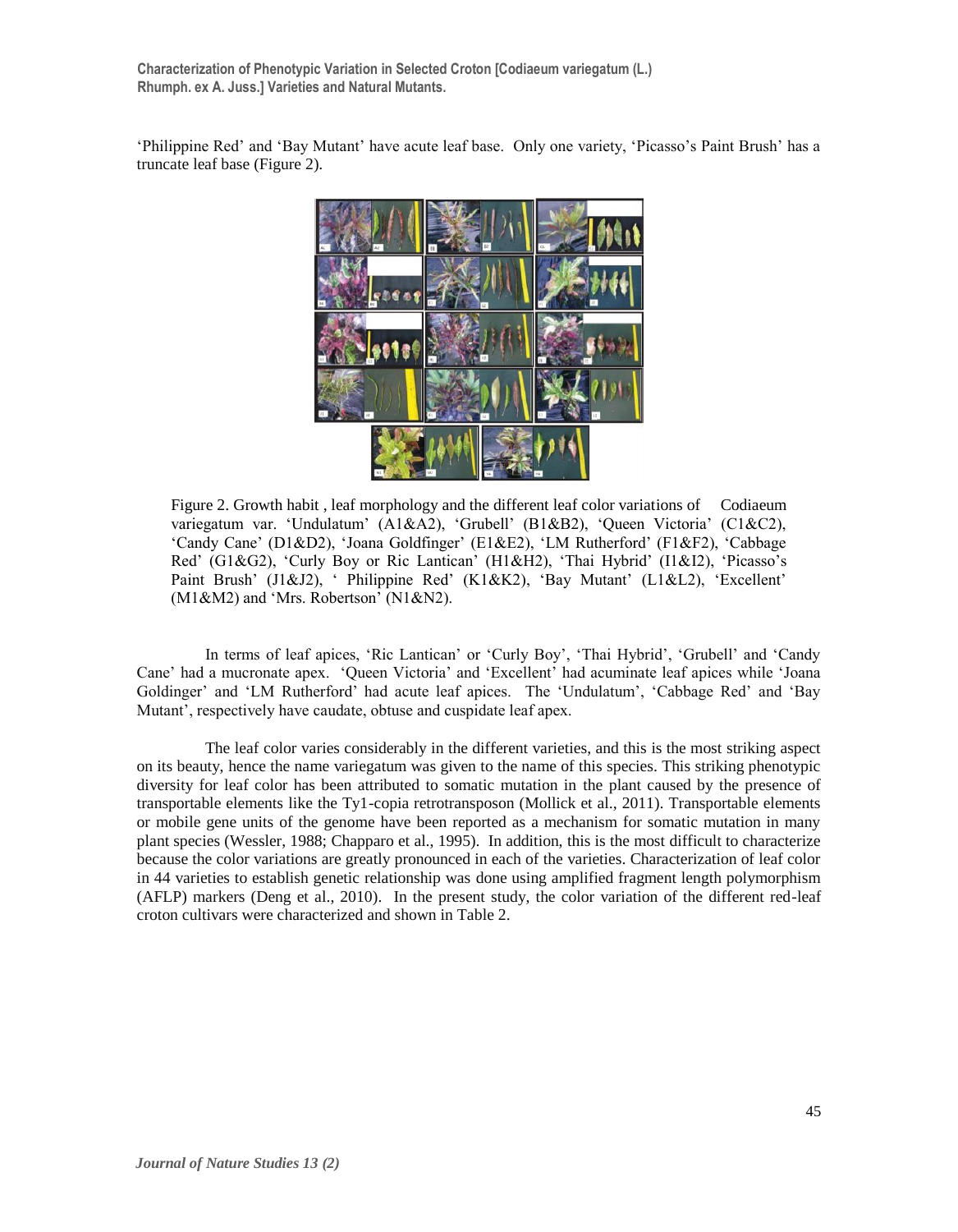| <b>Varieties and Natural Mutants</b> | <b>Leaf Surface</b> |                                  |       | Petiole             |  |  |
|--------------------------------------|---------------------|----------------------------------|-------|---------------------|--|--|
|                                      | RHCC#               | <b>ULC</b> Name                  | RHCC# | <b>ULC</b> Name     |  |  |
| 'Undulatum'                          | 59 A                | ruby red                         | 79 A  | plum purple         |  |  |
|                                      |                     |                                  | 144 C | light yellow-green  |  |  |
| 'Grubell'                            | 29D                 | peach                            | 144 C | light yellow-green  |  |  |
| Queen Victoria                       | 6 D                 | sulphur yellow                   | 152B  | medium yellow-green |  |  |
| 'Candy Cane'                         | 66 D                | pale red-purple                  | 142B  | agathia green       |  |  |
| 'Joana Goldfinger'                   | 179 D               | pale greyed-red                  | 143C  | scheele's green     |  |  |
| 'LM Rutherford'                      | 179 D               | pale greyed-red                  | 59 B  | indian lake         |  |  |
|                                      |                     |                                  | 142 B | agathia green       |  |  |
| 'Cabbage Red'                        | 39 A                | jasper red                       | 8 A   | mimosa yellow       |  |  |
|                                      | 135 A               | strong green                     |       |                     |  |  |
| 'Curly Boy' or 'Ric Lantican'        | 34 A                | strong orange-red                | 135 C | light green         |  |  |
|                                      | 23C                 | cadmium orange                   |       |                     |  |  |
| 'Thai Hybrid'                        | 59 B                | indian lake                      | 77 A  | violet purple       |  |  |
| Picasso's Paint Brush'               | 8 C<br>179 D        | mimosa yellow<br>pale greyed-red | 152A  | strong yellow-green |  |  |
| Philippine Red'                      | 12A                 | nasturtium red                   | 47 A  | currant red         |  |  |
|                                      | 139 A               | strong green                     |       |                     |  |  |
|                                      | 46A                 | currant red                      |       |                     |  |  |
| 'Bay Mutant'                         | 5 <sub>D</sub>      | dresden yellow                   | 77 C  | light purple        |  |  |
| 'Excellent'                          | 46 A                | currant red                      | 150D  | Sap green           |  |  |
|                                      | 141 A               | strong green                     | 145 A | Strong yellow green |  |  |
|                                      | 6B                  | sulphur yellow                   |       |                     |  |  |
| 'Mrs. Robertson'                     | 7 C                 | light yellow                     | 71A   | beetroot purple     |  |  |
|                                      |                     |                                  | 145 C | light yellow-green  |  |  |

Table 2. Leaf and petiole color variation of the different red-colored croton cultivars and natural mutants.

The mature leaves mostly contain different shades of red, hence they were grouped under this color, but the young leaves contain a blend of red, yellow and green (Table 2). Also within this group, their leaves have shades of purple, orange and yellow (Figure 2). For instance, the mature leaves of variety 'Undulatum' is ruby red (RHCC 59 A) and greenish reddish on the entire leaf surface. 'Grubell' has two leaf types ie. the linear and the interrupted types. The leaves are peach red (RHCC 29 D) and light green from the base to the leaf tip with yellowish edging. 'Queen Victoria' has reddish maroon mature leaves with light greenish portion in between the secondary veins, while the young leaves are light green. The extended leaf of 'Candy Cane' is twisted with a mucronate apex. The mature leaf is generally pale red purple (RHCC 66 D) while the lamina is dark green. Mature leaves of 'LM Rutherford' are pale greyed-red (RHCC 179 D) with light green areas in between the secondary veins. The mature leaves of 'Cabbage Red' are jasper red (RHCC 39 A) with dark brown mosaic patterns, while the young leaves are generally mimosa yellow (RHCC 8 A).

Mature leaves of 'Curly Boy' or 'Ric Lantican' are green while the underside of the elongated twisted leaves ranges from strong orange red (RHCC 34 A) to cadmium orange (RHCC 23 C) turning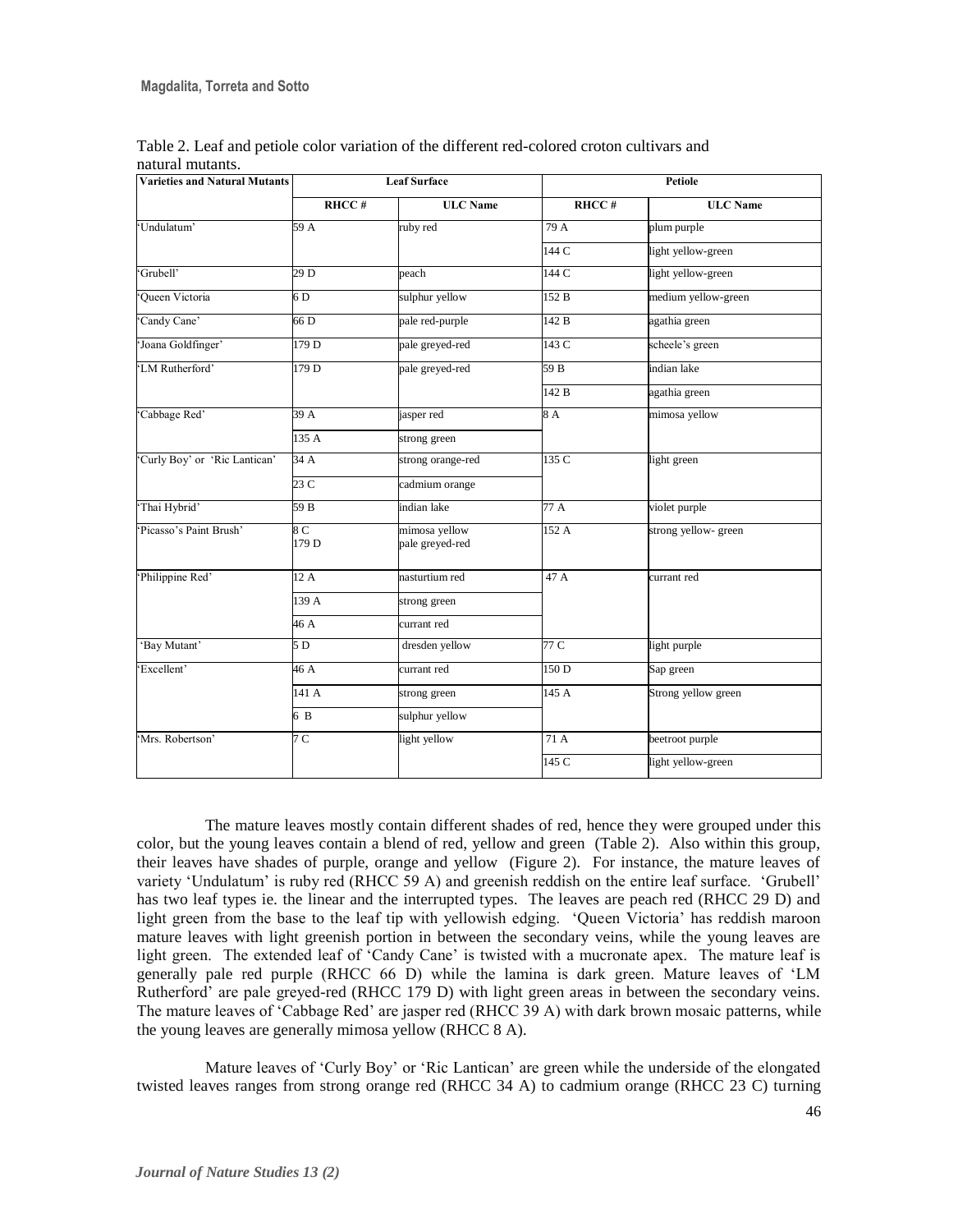maroon towards the tip. Vergara (2007) described the midrib as red with irregular yellow to red markings in the presence of yellow blotches turning red throughout the leaves. This variety was named after Dr. Ricardo M. Lantican, a National Scientist for plant breeding and genetics of the National Academy of Scientist and Technology (NAST Philippines 2006). Mature leaves of 'Thai Hybrid' are indian lake red (RHCC 59 B) while the young leaves are reddish purple. Picasso's Paint Brush' has pale greyed-red (RHCC 179 D) mature leaves but has mimosa yellow (RHCC 8 C) primary vein. The mature leaves of 'Philippine Red' is nusturtia red (RHCC 12 A) to currant red (RHCC 46 C), while the young leaves are dark green (RHCC 139 A).

The 'Bay Mutant' had leaves with a mixture of colors: the underside of the mature leaves was light purple (RHCC 77 C), while the upperside was dresden yellow (RHCC 5 D) with greenish patterns. This mixture of colors in the leaves suggest that this genotype could be a mutation from the 'Philippine Red' since the mutant plant was taken as a cutting from an plant growing in Bay, Laguna, hence the name 'Bay Mutant'. Similarly, 'Pedro Escuro' is a sport mutant taken from 'Johanna Coppinger' (Vergara 2007). It had trilobe leaves with prominent gold midrib, while the young leaves tend to become pure yellow (Vergara 2007). It was named after Dr. Pedro B. Escuro, a National Scientist for genetics and plant breeding of NAST (NAST Philippines 2006).

**Green-leaf croton group.** The leaf length, leaf width and petiole length of the nine cultivars and natural mutants were characterized (Figure 3). The longest leaves were observed in 'Julian Banzon' green form with an average length of 29.22 cm. The difference was very minimal with the leaf length of 'Julian Banzon' yellow form having 27.34 cm. In contrast, the shortest leaf was observed in 'Philippinensis in the Philippines Green' with 8.0 cm. The widest leaf was observed in 'Ovafolium I' with 7.66 cm, while 'Philippinensis in the Philippines Green' had the narrowest leaf with 0.90 cm leaf width. The longest petiole was observed in 'Julian Banzon Green' with 7.50 cm long, while the shortest petiole was observed in 'Philippines in the Philippines Green' with an average of 0.68 cm (Figure 3).



Figure 3. Leaf measurements of the different green-leaf croton [Codieaum variegatum (L.) Blume.] varieties and natural mutants.

The green-leaf group also showed different characteristics based on leaf shape, leaf base, leaf margin and leaf apex. Based on leaf shape, four green-leaf cultivars ('Julian Banzon Green', 'Julian Banzon Yellow', 'Mammie' and 'Philippinensis in the Philippines Green') have linear leaf shape while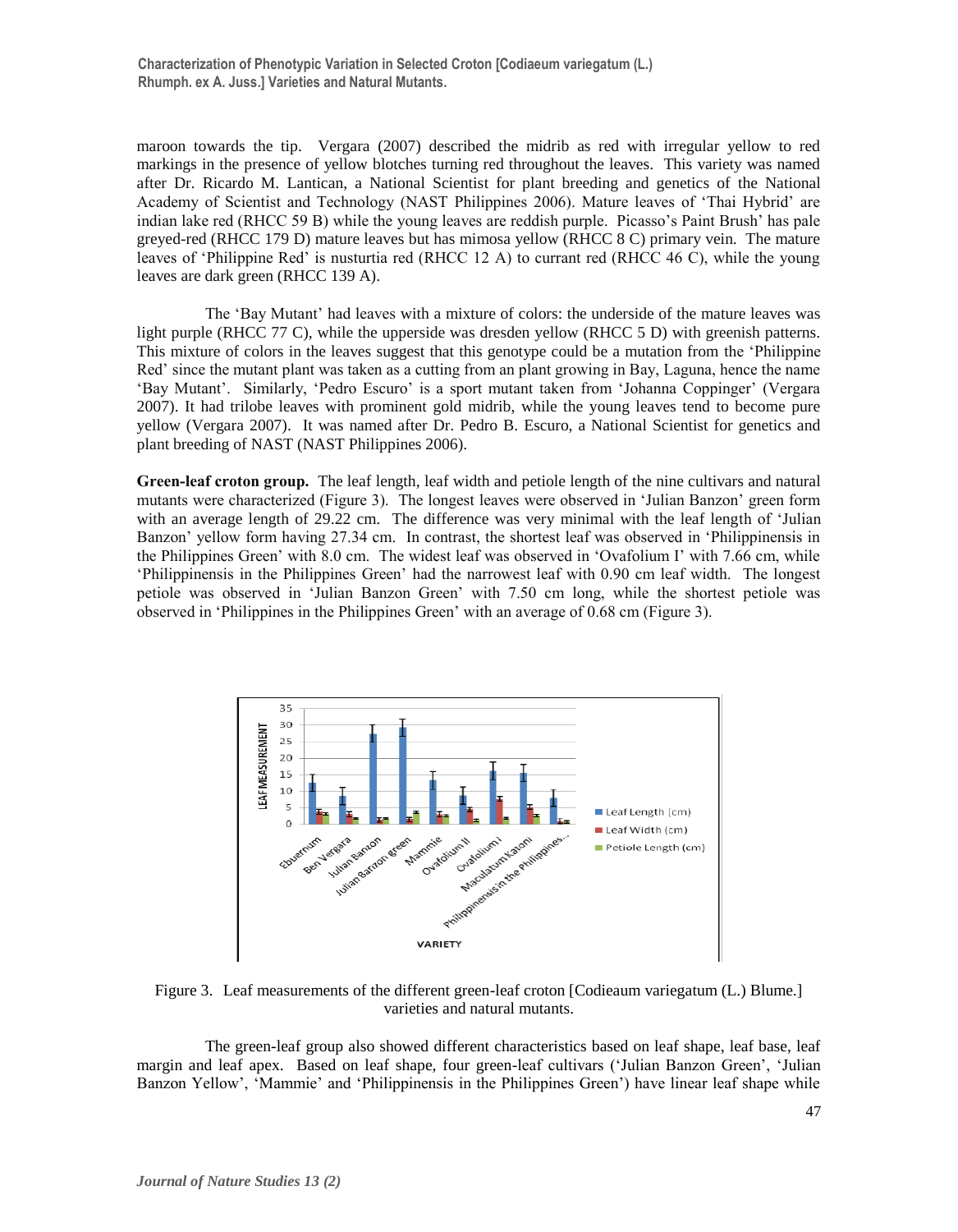'Ebeurnum' has oblong leaves and 'Ovafolium' I has ovate leaves (Table 3). All eight varieties have attenuate leaf base. In contrast, only one green-leaf variety called 'Mammie' has rounded leaf base.

In terms of leaf margin, five green-leaf cultivars ('Julian Banzon yellow', 'Julian Banzon green', 'Mammie', 'Ovafolium I', and Philippines in the Philippines') have entire leaf margin (Table 3). On the other hand, 'Ebuernum' and 'Ben Vergara' have undulate leaf margin. 'Ovafolium II' has repand leaf margin while 'Maculatum Katoni' has lobed leaf margin. In terms of leaf apices, three green-leaf cultivars ('Ebuernum', 'Ben Vergara' and 'Ovafolium II') have cuspidate leaf apices, while 'Philippinensis in the Philippines' and 'Mammie' have rounded leaf apex.

| <b>Varieties and Natural Mutants</b>        | <b>Leaf Characteristics</b> |             |          |               |  |
|---------------------------------------------|-----------------------------|-------------|----------|---------------|--|
|                                             | <b>Shape</b>                | <b>Base</b> | Margin   | <b>Apices</b> |  |
| 'Ebuernum'                                  | oblong                      | attenuate   | undulate | Cuspidate     |  |
| 'Ben Vergara'                               | lanceolate                  | attenuate   | undulate | Cuspidate     |  |
| 'Julian Banzon yellow'                      | linear                      | attenuate   | entire   | Acute         |  |
| 'Julian Banzon green'                       | linear                      | attenuate   | entire   | Acute         |  |
| 'Mammie'                                    | linear                      | rounded     | entire   | Rounded       |  |
| 'Ovafolium II'                              | entire                      | attenuate   | repand   | Acuminate     |  |
| 'Ovafolium I'                               | obovate                     | attenuate   | entire   | Cuspidate     |  |
| 'Maculatum Katoni'                          | oak shaped                  | attenuate   | lobed    | Acuminate     |  |
| 'Philippinensis in the Philippines (green)' | linear                      | attenuate   | entire   | Rounded       |  |

Table 3. Leaf characteristics and leaf measurements of the different green-leaf croton cultivars and natural mutants.

The leaf color of the green-leaf cultivars ranged from light to strong yellowish green (Table 4). For example, 'Ebuernum' has light greenish (RHCC 3 C) to moderate yellowish green (RHCC 138 A) leaves (Figure 4). 'Ebuernum' is similar to 'Ben Vergara' with leaf colors ranging from dark green (RHCC 135 A) to light yellowish (RHCC 1 C). The yellowish young leaves have dark green spots sprinkled near the midrib. Earlier description of 'Ebuernum' by Vergara (2007) indicated that this variety has light green leaves at the base but almost yellow at the top, while the mature leaves are dark green. On the other hand, 'Ben Vergara' has light green leaves at base and almost yellow at top while the mature leaves with wavy margin are dark green (Vergara 2007). It was named after Dr. Benito S. Vergara, a National Scientist for plant physiology of NAST who contributed enormously in improving rice varieties to produce richer harvests (NAST Philippines, 2006).

There are two forms of 'Julian Banzon' namely: the green and the yellow which have both long, narrow and drooping leaves. This description jibed with the previous one published by Brown (1995). The green form is a natural mutant isolated from the yellow form, since it was taken by the senior author from the yellow form growing at the Institute of Plant Breeding (Magdalita 2011). The mature leaves of 'Julian Banzon' yellow form is deep yellowish green (RHCC 141 B), while the young leaves are predominantly brilliant greenish yellow. On the other hand, the 'Julian Banzon' green form has brilliant greenish yellow (RHCC 3 B) mature leaves and moderate green (RHCC 135 B) young leaves. This cultivar was named after Dr. Julian A. Banzon, a National Scientist for biophysical chemistry who studied the use of coconut as a renewable source of fuels (NAST Philippines 2006).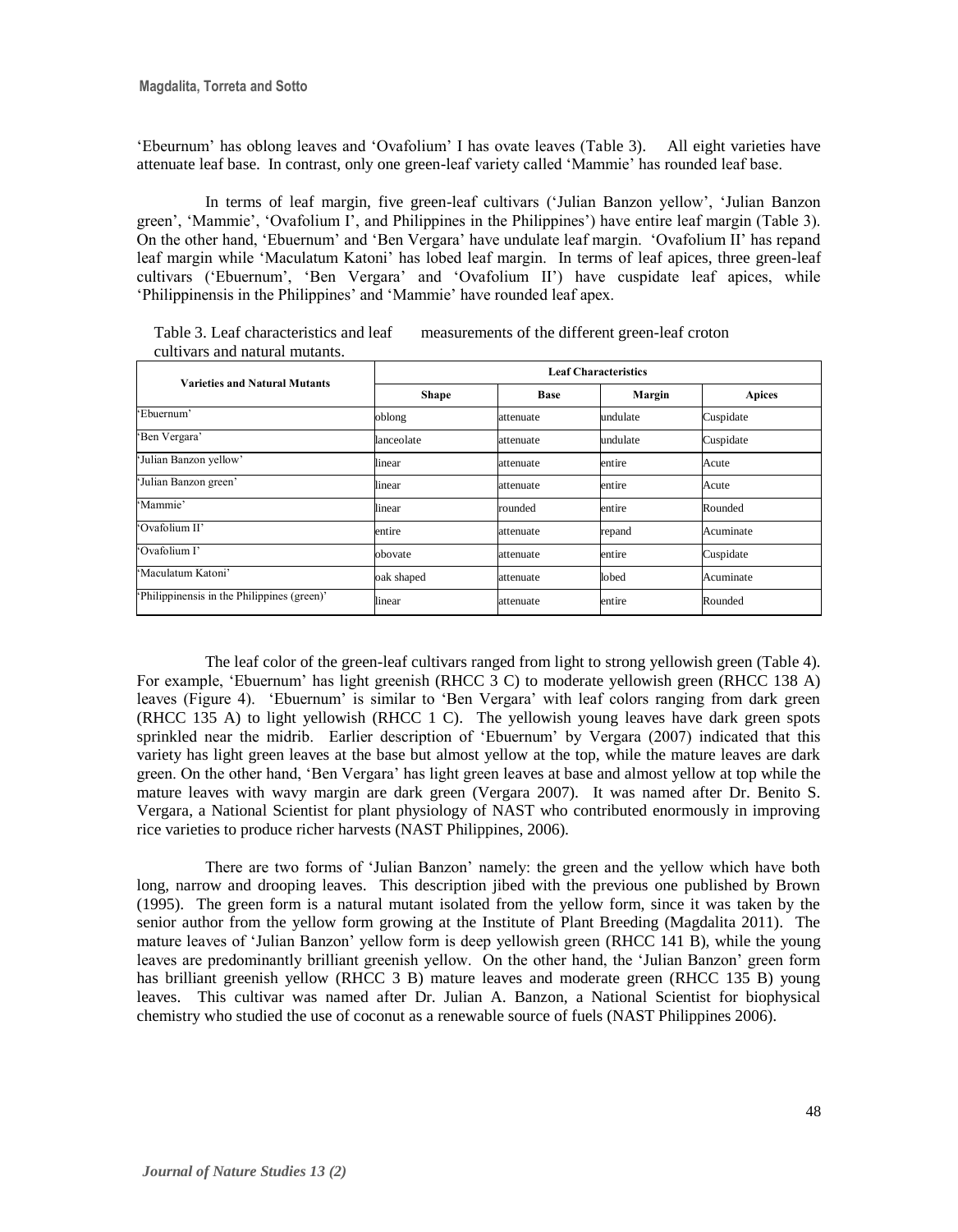**Characterization of Phenotypic Variation in Selected Croton [Codiaeum variegatum (L.) Rhumph. ex A. Juss.] Varieties and Natural Mutants.**

| Varieties and          | <b>Leaf Surface</b> |                           |                 | Petiole                   |  |  |
|------------------------|---------------------|---------------------------|-----------------|---------------------------|--|--|
| <b>Natural Mutants</b> | RHCC#               | <b>UCL Name</b>           | RHCC#           | <b>UCL Name</b>           |  |  |
|                        | 138 A               | moderate yellowish green  | 144 C           | strong yellowish green    |  |  |
|                        | 144 A               | strong yellowish green    | 150 C           | brilliant yellowish green |  |  |
|                        | 148 B               | moderate yellowish green  | 59 <sub>D</sub> | strong purplish red       |  |  |
|                        | 2C                  | light yellowish green     |                 |                           |  |  |
| Ebuernum'              | 3C                  | light greenish yellow     |                 |                           |  |  |
|                        | 3D                  | light greenish yellow     |                 |                           |  |  |
|                        | 148 D               | grayish yellowish green   |                 |                           |  |  |
|                        |                     |                           | 145 B           | light yellowish green     |  |  |
|                        | 143 A               | strong yellowish green    | 63 C            | strong purplish pink      |  |  |
| 'Ben Vergara'          | 1 <sup>C</sup>      | light yellowish           |                 |                           |  |  |
|                        | 141 B               | deep yellowish green      | 144 C           | strong yellowish green    |  |  |
| Julian Banzon Yellow'  | 135 B               | moderate green            | 63 D            | light purplish pink       |  |  |
|                        | 3B                  | brilliant greenish yellow |                 |                           |  |  |
|                        | 5 C                 | light greenish yellow     |                 |                           |  |  |
| 'Julian Banzon Green'  | 3B                  | brilliant greenish yellow | 144 B           | strong yellowish green    |  |  |
|                        | 135 B               | moderate green            | 145 C           | light yellowish green     |  |  |
|                        | 13 A                | moderate olive green      | 144 B           | strong yellowish green    |  |  |
|                        | 59 A                | brilliant greenish yellow | 145 B           | light yellowish green     |  |  |
| 'Mammie'               | 15B                 | light greenish yellow     | 144 C           | strong yellowish green    |  |  |
|                        | 57B                 | deep yellowish green      |                 |                           |  |  |
|                        | 141 B               | strong yellowish green    |                 |                           |  |  |
|                        | 17 <sub>D</sub>     | light yellow              |                 |                           |  |  |
|                        | 8 A                 | brilliant yellow          | 58 B            | strong purplish red       |  |  |
| 'Ovafolium II'         | 134 A               | vivid yellowish green     | 154 D           | light yellowish green     |  |  |
|                        | 144 B               | strong yellowish green    |                 |                           |  |  |
|                        | 8 C                 | light greenish yellow     |                 |                           |  |  |
|                        | 134 A               | vivid yellowish green     | 150 C           | brilliant yellowish green |  |  |
| Ovafolium 1' (green)   | 5B                  | brilliant greenish yellow |                 |                           |  |  |
|                        | 135 B               | moderate green            | 63 C            | strong purplish pink      |  |  |
| 'Maculatum Katoni'     |                     |                           | 12 A            | strong yellowish          |  |  |
|                        | 141 B               | deep yellowish green      | 143 C           | Green                     |  |  |
|                        | 2 C                 | light yellowish green     |                 |                           |  |  |
|                        | 3 C                 | light greenish yellow     | 145 C           |                           |  |  |
|                        | 143 C               | deep yellowish green      |                 | light yellowish green     |  |  |
| 'Philippinensis in the | 6 A                 | brilliant greenish yellow |                 |                           |  |  |
| Philippines' (green)   |                     |                           | 138 B           | moderate yellowish green  |  |  |

Table 4. Leaf and petiole color variation of the different green-colored croton cultivars and natural mutants.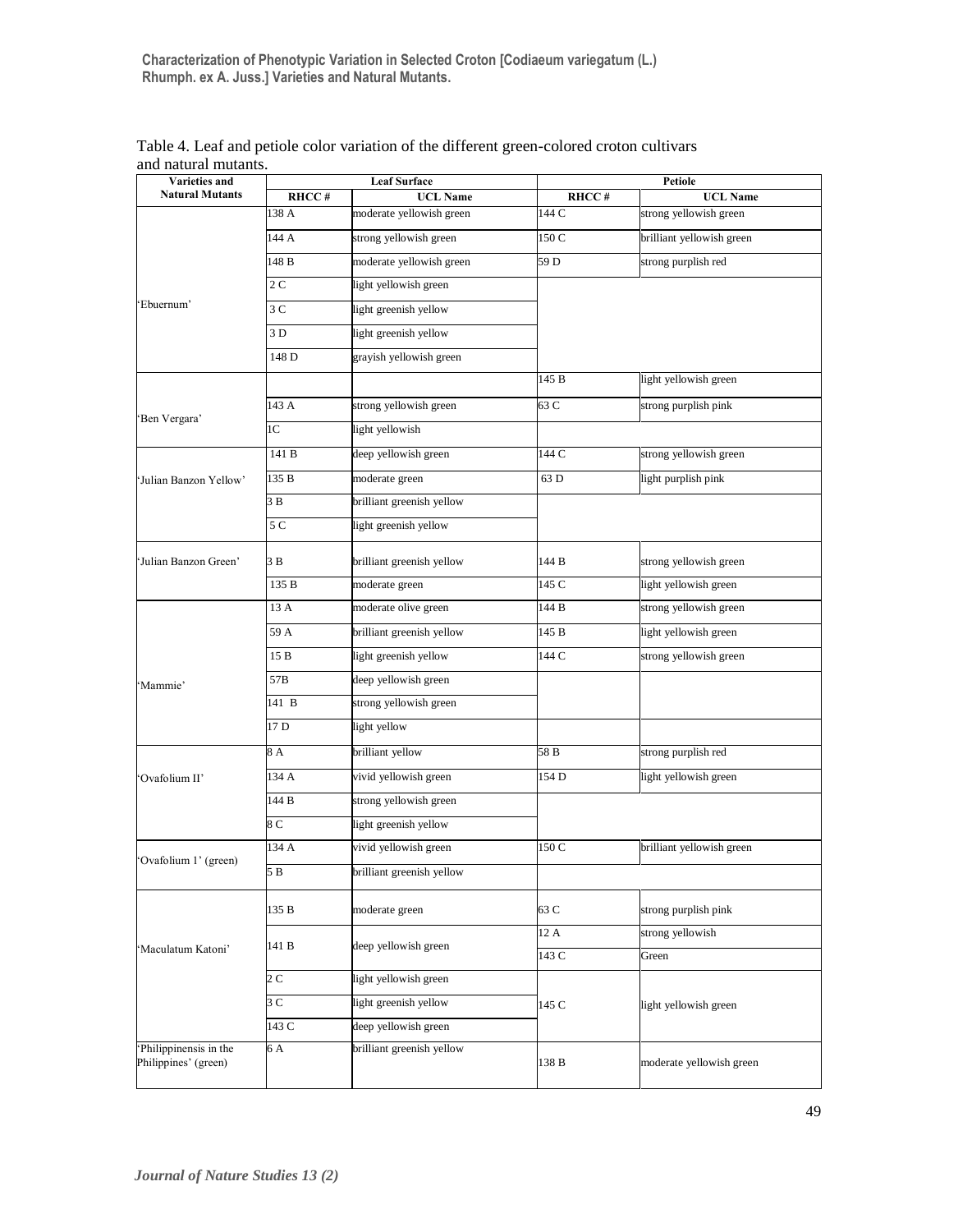

Figure 4. Growth habit , leaf morphology and the different leaf color variations of Codiaeum variegatum var. 'Ebuernum' (A1&A2), 'Ben Vergara' (B1&B2), 'Julian Banzon yellow' (C1&C2), 'Julian Banzon green' (D1&D2), 'Mammie' (E1&E2), 'Ovafolium II' (F1&F2), 'Ovafolium I' (G1&G2), 'Maculatum Katoni' (H1&H2) and 'Philippinensis in the Philippines' (I1&I2).

**Yellow-leaf croton group.** The 13 cultivars and natural mutants belonging to the yellow-leaf croton group have distinguishing characteristics exhibited on their leaf shape, base, margins and apices. For instance, 'Sunray' had the longest leaves with an average length of 26.94 cm, while 'Ovafolium yellow' had the shortest leaf length of 12.7 cm. In terms of leaf width, 'Imelda Marcos' had the widest leaf measuring 22.18 cm while 'Yellow Interruptum' had the narrowest leaf measuring 1.20 cm. For petiole length, 'Banana' exhibited the longest petiole of 4.96 cm, while the 'Yellow Interruptum' had the shortest petiole of 0.74 cm (Figure 5).



Figure 5. Leaf measurements of the different yellow-leaf croton cultivars and natural mutants.

The yellow-leaf group has two dominant leaf shapes namely: linear and elliptic. 'Sunray', 'Ram's Horn', 'Yellow Interruptum', and 'Monalisa' have linear leaf, while 'Imelda Marcos', 'Peaceful', 'Chrysophyllum Yellow' and 'Tilapia Yellow' have elliptic leaf (Table 5). The 'Sporting Philippine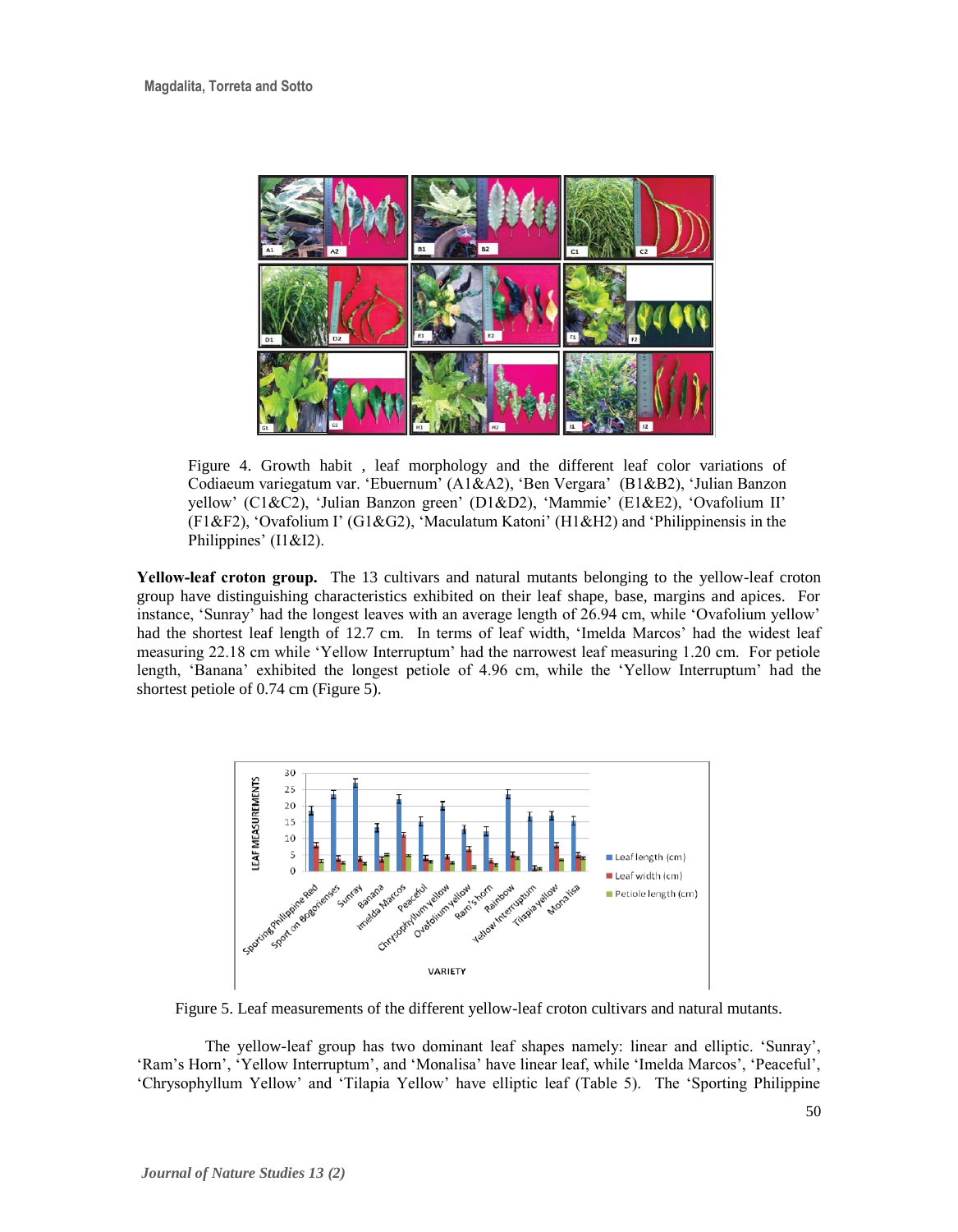Red' and 'Ovafolium Yellow' have obovate leaf, while 'Banana' has ovate leaf. Two varieties ('Sport on Bogorienses' and 'Rainbow') have lanceolate leaf. In terms of leaf base, 11 varieties have petiolate leaf base, while 'Sunray' and 'Monalisa' have cordate leaf base.

The three dominant leaf margins of the yellow-leaf group are entire, sinuate and lobed (Table 5). Four cultivars have entire leaf margin, while five cultivars have sinuate leaf margin. 'Imelda Marcos' and 'Tilapia Yellow' have lobed leaf margin. 'Tilapia Yellow' is the popular name given by the senior author since the leaf width is similar to the body width of the fish locally called 'tilapia'. In addition, these two genotypes are morphological similar particularly for leaf color, hence 'Tilapia Yellow' could be either a mutant isolated from 'Imelda Marcos' or a seedling progeny of 'Imelda Marcos'. Furthermore, six cultivars have acuminate leaf apex (Table 5). In terms of leaf base, 11 out of 13 (85%) yellow-leaf croton cultivars have petiolate type.

| <b>Varieties and Natural Mutants</b> | <b>Leaf Characteristics</b> |           |                    |               |
|--------------------------------------|-----------------------------|-----------|--------------------|---------------|
|                                      | <b>Shape</b>                | Leaf base | Margin             | <b>Apices</b> |
| 'Sporting Philippine Red'            | obovate                     | petiolate | sinuate            | acute         |
| 'Sport on Bogorienses'               | lanceolate                  | petiolate | entire/<br>sinuate | acuminate     |
| 'Sunray'                             | linear                      | cordate   | sinuate            | acuminate     |
| 'Twisted Banana'                     | ovate                       | petiolate | entire/<br>sinuate | rounded       |
| 'Imelda Marcos'                      | elliptic                    | petiolate | lobed              | acute         |
| 'Peaceful'                           | elliptic                    | petiolate | entire/<br>sinuate | acuminate     |
| 'Chrysophyllum Yellow'               | elliptic                    | petiolate | sinuate            | acute         |
| 'Ovafolium Yellow'                   | obovate                     | petiolate | entire             | obtuse        |
| 'Ram's Horn'                         | linear                      | petiolate | entire             | acuminate     |
| Rainbow'                             | lanceolate                  | petiolate | sinuate            | mucronulate   |
| 'Yellow Interruptum'                 | linear                      | petiolate | entire             | acuminate     |
| 'Tilapia Yellow'                     | elliptic                    | petiolate | lobed              | acuminate     |
| 'Monalisa'                           | linear                      | cordate   | sinuate            | rounded       |

Table 5. Leaf characteristics of the different yellow-leaf croton cultivars and natural mutants.

The 13 cultivars and natural mutants belonging to the yellow-leaf group have leaf colors ranging from pale to strong yellow green to grey yellow red (Figure 6). For instance, the natural mutant 'Sporting Philippine Red' which is generally yellow was isolated from 'Philippine Red'. It was a cutting taken by the senior author from this cultivar (Magdalita 2011). Mature leaves are predominantly strong grey yellow red (RHCC 181 A), with splashes of green in between the secondary veins (Figure 6).

Mature leaves of 'Peaceful' are predominantly aureolin (RHCC 12 A), while the young leaves are pale yellow green (RHCC 144 D). Leaves of 'Chrysophyllum Yellow' are mimosa yellow (RHCC 8 A) plus irregular green patterns on the upper leaf surface. The 'Ovafolium Yellow' has young leaves that are strong yellow (RHCC 14 A) but the mature leaves are scheele's green (RHCC 144 B). Young leaves of 'Ram's Horn' are strong yellow (RHCC 2 A), while the mature leaves are dark green. The young leaves of 'Rainbow' are aureolin (RHCC 12 B), while the mature leaves are pea green (RHCC 149 B).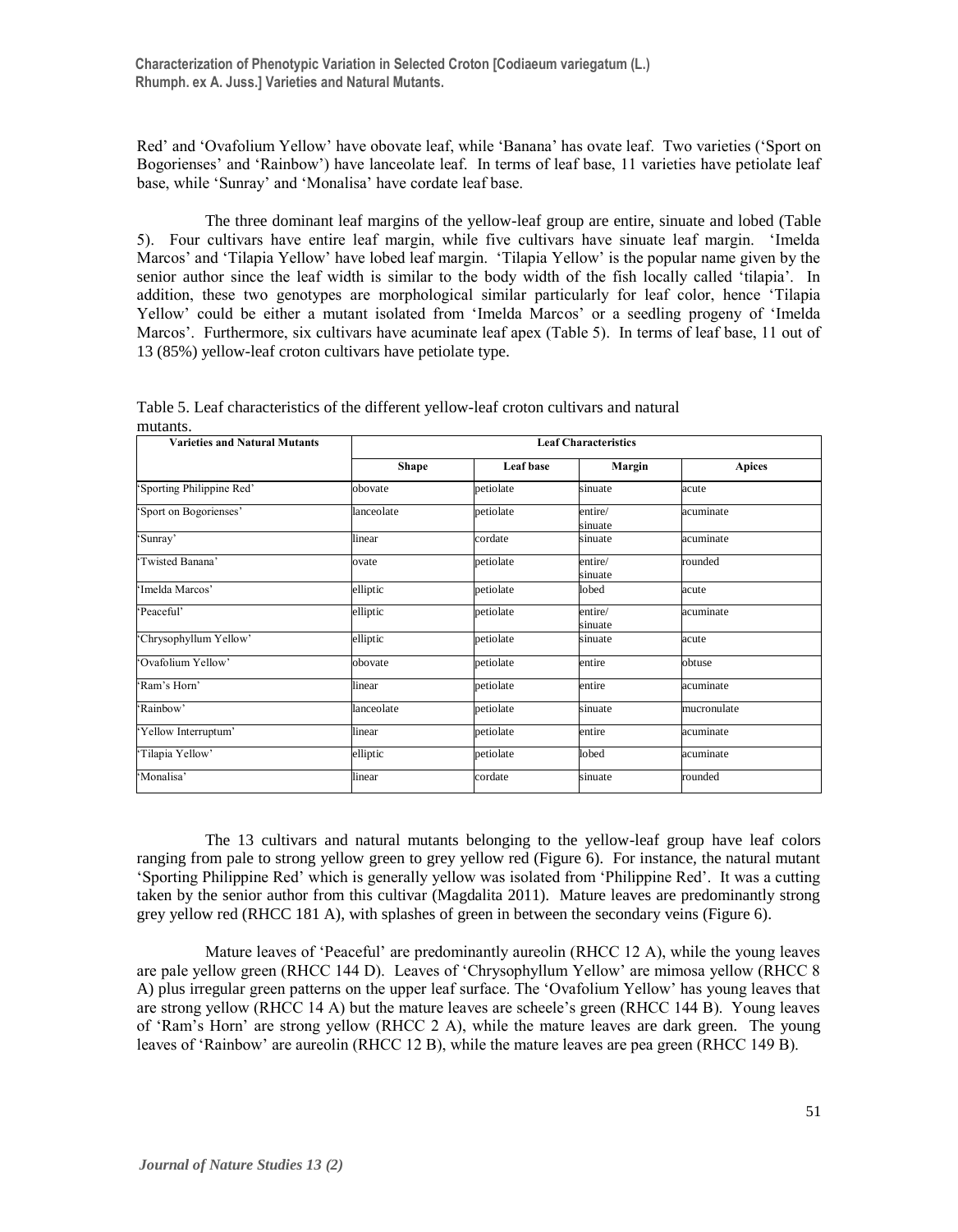

Figure 6. Growth habit, leaf morphology and the different leaf color variations of Codiaeum variegatum var. 'Sporting Philippine Red' (A1&A2), 'Sport on Bogorienses' (B1&B2), 'Sunray' (C1&C2), 'Twisted Banana' (D1&D2), 'Imelda Marcos' (E1&E2), 'Peaceful' (F1&F2), 'Chrysophyllum Yellow' (G1&G2), 'Ovafolium Yellow' (H1&H2), 'Ram's Horn' (I1&I2), 'Rainbow' (J1&J2), 'Yellow Interruptum' (K1&K2), 'Tilapia Yellow' (L1&L2) and 'Monalisa' (M1&M2).

The young leaves of 'Sport on Bogorienses' are strong yellow orange (RHCC 14 A), while the mature leaves are chartreuse green (RHCC 1 C) with yellow edges. The mature leaves of 'Sunray' are strong yellow (RHCC 2 A), while the young leaves are medium green (RHCC 137 A). The mature leaves of 'Imelda Marcos' are sulphur yellow (RHCC 6 A), while the young leaves are strong green white (RHCC 157 A). 'Imelda Marcos', which was named by Brown (2008) during his visit to the Philippines is obviously a local hybrid with broad leaf having a strong yellow green (RHCC 154 A) color. However, the same author agreed with Prof. Pancho to change the name of this variety to 'Lemon Top' as Prof. Pacho, a leading Filipino botanist refused to pose for a photo with a potted plant of 'Imelda Marcos', flatly saying that "under no circumstances he would not sit next to a plant named for Mrs. Marcos", hence to date, some people would call it this variety with either names.

In terms of petiole color, 'Sunray', 'Banana', 'Peaceful', 'Ram's Horn' and 'Rainbow' have petioles with different shades of aureolin color (Table 6). For example, the 'Yellow Interruptum' and 'Tilapia Yellow' have canary yellow (RHCC 9 B) petioles, while the 'Sporting Philippine Red' has medium yellow orange (RHCC 14 B) petioles. The pastel yellow-petioled varieties included: 'Imelda Marcos' with sulfur yellow (RHCC 6 A), 'Chrysophyllum' with mimosa yellow (RHCC 8 A) and 'Monalisa' with lemon yellow (RHCC 13 B).

On the overall, the 36 croton varieties and natural mutants indeed have leaves that showed a wide variability of colors. This variability is most probably caused by the spontaneous mutation (Esau et al. 2005) occurring in the plant itself. It has been found that croton varieties in the Philippines contain variable chromosome numbers ranging from  $2n = 24$  to  $2n = 124$  (Pancho and Hilario, 1963). Genetic mutation and chromosome variability could account for the wide variation in leaf colors within the plant species (Bruce, 1943; Boldrini et al., 2003). In addition, the high variation in choromosome numbers and karyotypes may account for the morphological diversity among the cultivars of this species (Deng et al., 2010a).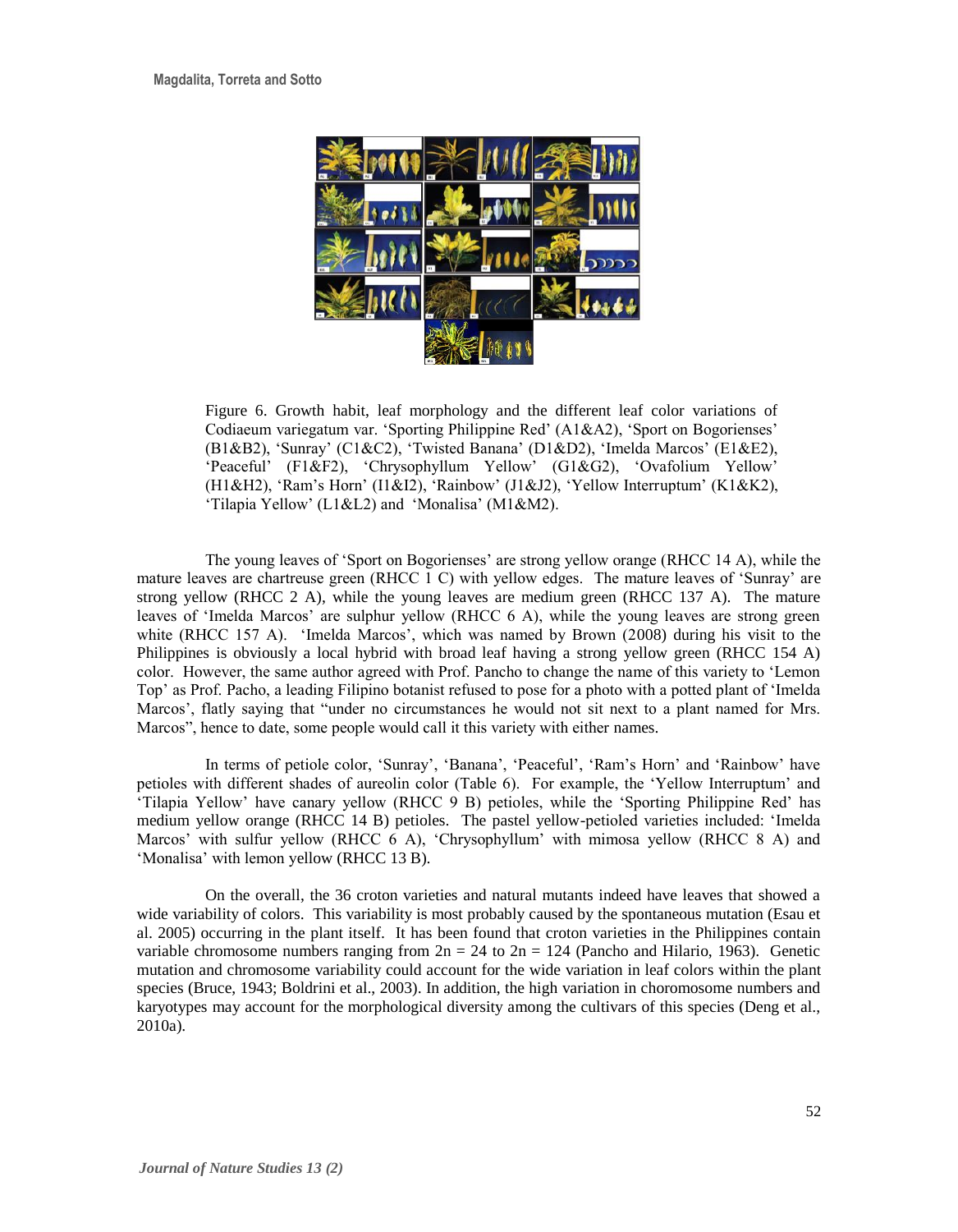| <b>Varieties and Natural Mutants</b> |                | <b>Leaf Surface</b>      |       | Petiole              |  |
|--------------------------------------|----------------|--------------------------|-------|----------------------|--|
|                                      | RHCC#          | <b>UCL Name</b>          | RHCC# | <b>UCL Name</b>      |  |
| Sporting Philippine Red'             |                | strong greyed-yellow red |       | medium yellow-orange |  |
|                                      | 181 A          |                          | 14 B  |                      |  |
| Sport on Bogorienses'                |                | chartreuse green         |       | strong yellow-orange |  |
|                                      | 1 <sup>C</sup> |                          | 14 A  |                      |  |
| 'Sunray'                             | 137 B          | medium green             | 12 A  | aureolin             |  |
| Twisted Banana'                      | 137 C          | light green              | 12 A  | aureolin             |  |
| Imelda Marcos'                       | 154 A          | strong yellow-green      | 6 A   | sulphur yellow       |  |
| Peaceful'                            | 144 D          | pale yellow-green        | 12 A  | aureolin             |  |
| 'Chrysophyllum Yellow'               | 2 C            | light yellow             | 8 A   | mimosa yellow        |  |
| Ovafolium Yellow'                    |                | scheele's green          |       | strong yellow-orange |  |
|                                      | 144 B          |                          | 14 A  |                      |  |
| Ram's Horn'                          | 2 A            | strong yellow            | 12 A  | aureolin             |  |
| Rainbow'                             | 149 A          | pea green                | 12 B  | aureolin             |  |
| Yellow Interruptum'                  | 154 A          | strong yellow-green      | 9 B   | canary yellow        |  |
| Tilapia Yellow'                      | 154 A          | strong yellow-green      | 9 A   | canary yellow        |  |
| Monalisa'                            | 146 A          | strong yellow-green      | 13 B  | lemon yellow         |  |

Table 6. Leaf and petiole color variation of the different yellow-leaf croton cultivars and natural mutants.

# **SUMMARY, CONCLUSION AND RECOMMENDATION**

Thirty-six selected croton cultivars and natural mutants were characterized morphologically to assess the leaf morphological characteristics, and describe the leaf and petiole colors. This is important because the results will be the basis for selection of desirable cultivars and mutants with attractive colors and unique plant architecture and leaf form that can be used for propagation and multiplication of the selections for scientific and commercial use. Three major groups such as: red-leaf group, green-leaf group and yellow-leaf group were formed based on the predominant leaf colors of the leaves. The leaf quantitative traits that were assessed included: leaf length, leaf width and petiole length, while the leaf qualitative characteristics evaluated were leaf shape, leaf base, leaf margin and leaf apex. The leaf and petiole color variations in all 36 varieties and natural mutants were determined using the Colour Chart of the Royal Horticultural Society of London (RHS 1966 5th ed.). The different varieties and natural mutants differ slightly in terms of leaf length, leaf width and petiole length. In contrast, the different cultivars and natural mutants had marked differences in terms of leaf shapes, leaf bases, leaf margins, leaf apices, leaf colors and petiole colors. All cultivars and natural mutants belonging to any of the three groups had leaves having a mixture of different colors. The degree of coloration also varies from the young to mature leaves usually with two to four color combinations in each leaf. Two new natural mutants namely: 'Sporting Philippine Red' and 'Bay Mutant' and one seed-derived genotype locally called 'Tilapia Yellow' were identified and first described in this study. The distinct leaf color differences are unique and peculiar to crotons only. This is possibly due to the nature of crotons being a continuous mutant so that it can create unexpected variability anytime which can be manifested dramatically in the distinct coloration of the leaves. The uniqueness of leaf colors in the 36 crotons cultivars and natural mutants is a potential advantage for cultivating these species in large numbers as commercial ornamental plants. Since they are hardy, fairly insensitive to pests and diseases, and highly adaptable to a wide range of adverse environmental conditions and climate trends, it is recommended that they can be used by internal decorators as indoor plants for homes and buildings, potted plants for used as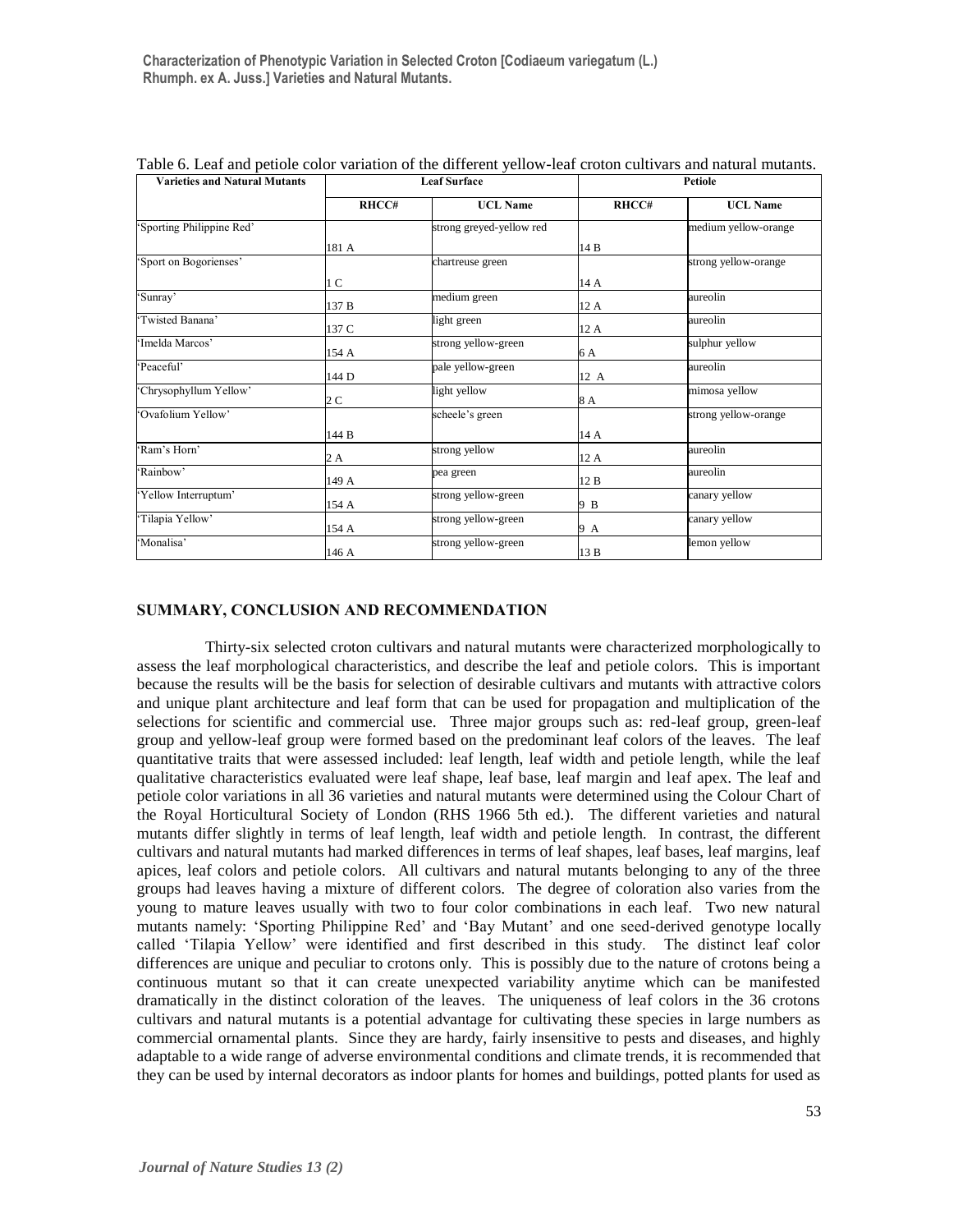souvenir gifts for special occasions, and by florists as fillers or greens in floral arrangements and in bouquets.

### **ACKNOWLEDGMENTS**

The Croton Breeding Project is supported by the Institute of Plant Breeding and Crop Science Cluster, College of Agriculture, University of the Philippines Los Baños. The authors would like to thank Ms. Karen R. Daquioag, Ms. Maria Fe H. Cayaban, Ms. Maria Jenina C. De Leon, Mr. Chris Rey M. Lituanas, Mr. Marcelino T. Gregorio, and Mr. Bill Anderson for the various help rendered for the completion of this study.

#### **STATEMENT OF AUTHORSHIP**

Dr. Pablito M. Magdalita is the Project Leader of the project on "Breeding and Selection of Ornamental Crops for Climate Change Adaptation" from where this study was based, and also wrote the paper. Ms. Nerissa K. Torreta and Dr. Rachel C. Sotto facilitated the botanical characterization work and formatting of the paper.

### **REFERENCES**

- Boldrini KR, Blone NC, Pagliarini MS. 2003. Chromosome transfer among pollen mother cells of garden crotons [Codiaeum variegatum (L.) Blume]. Cytologia 68:341-344.
- Brown, BF. 2008. A Codiaeum Encyclopedia Crotons of the World. Valkaria Tropical Garden, Florida, USA.
- Bruce AP. 1943. Chromosome number and phylogenetic relationships in the Euphorbiaceae. Am J Bot 30:527-543.
- Chaparro JX, Werner DS, Whettem RW, O'Malley DM. 1995. Characterization of an unstable anthocyanin phenotype and estimation of somatic mutation rates in peach. Journal of Heredity 86:186-193.
- Deng M, Chen J, Henry RJ, Li Q. 2010. Genetic relationship of Codiaeum variegatum cultivars analyzed by amplified fragment length polymorphism markers. HortScience, 45(6):868-874.
- Esau EB, Denton DA, Ayodele AE, Ogunwenmo KO, Fapohumda SO. 2005. The establishment of the Babcock University Garden Croton Germplasm Repository. Babcock University Academic Congregation Colloquium Series 2:29-36.
- Gilman EF. 1999. Codiaeum variegatum. Florida Cooperative Extension Service, Institute of Food and Agricultural Sciences, University of Florida, USA.

Jones SB and Luchsinger AE. 1986. Plant Systematics. 2nd ed. McGraw-Hill, Inc., New York, USA.

Magdalita PM. 2011. Ornamental Crops Breeding. In: IPB-CSC Annual Report for 2011. IPB-CSC, College of Agriculture, UP Los Baños, College, Laguna.